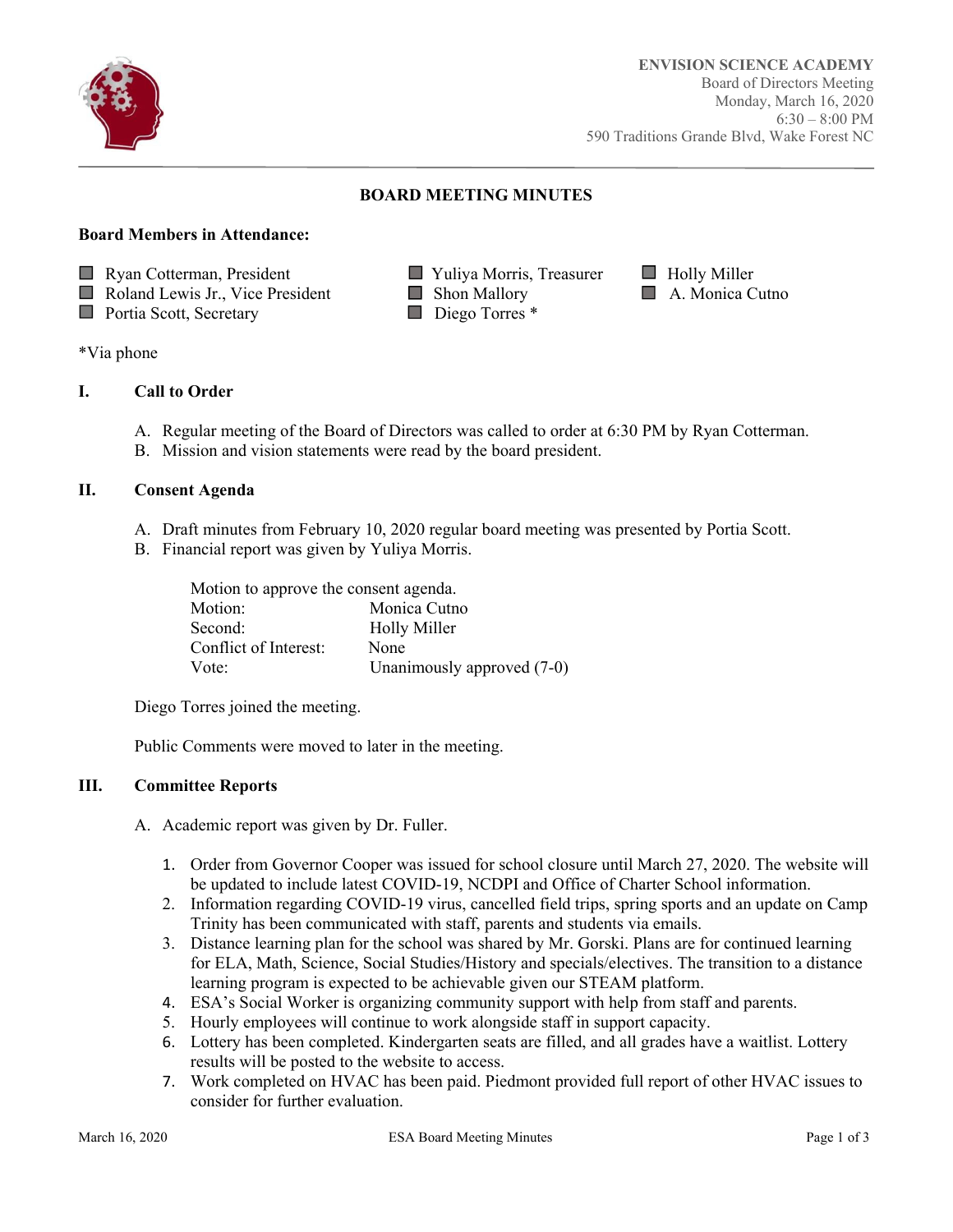- 8. Field trip vendors have been contacted regarding cancellations and the refund process has commenced.
- 9. NCDPI's Teacher Working Condition Survey has been completed.
- 10. Soaring Eagles Campaign has raised \$5,000 to-date for the athletics fields.

|                                                                                              | Motion to approve school closure order given by Governor Roy Cooper. |
|----------------------------------------------------------------------------------------------|----------------------------------------------------------------------|
| Motion:                                                                                      | Shon Mallory                                                         |
| Second:                                                                                      | Yuliya Morris                                                        |
| Conflict of Interest:                                                                        | None                                                                 |
| Vote:                                                                                        | Unanimously approved (8-0)                                           |
| Motion to approve the administration's plan regarding ESA's staff schedule and compensation. |                                                                      |
| Motion:                                                                                      | Monica Cutno                                                         |
| Second:                                                                                      | Ryan Cotterman                                                       |
| Conflict of Interest:                                                                        | None                                                                 |
| Vote:                                                                                        | Unanimously approved (8-0)                                           |
| Motion to approve GFL contract.                                                              |                                                                      |
| Motion:                                                                                      | Monica Cutno                                                         |
| Second:                                                                                      | Shon Mallory                                                         |
| Conflict of Interest:                                                                        | None                                                                 |
| Vote:                                                                                        | Unanimously approved (8-0)                                           |
|                                                                                              |                                                                      |

- B. Finance Committee report was given by Yuliya Morris.
	- 1. Line items adjusted for significant changes, including the increases to the state bonus and background checks line items.
	- 2. Discussion around need to update five-year forecast, including future technology needs and regular maintenance of the tennis courts.
	- 3. All expenditures related to COVID-19 will be tracked in a separate line in the budget for reporting purposes.
	- 4. Coverage ratio and days cash on-hand continue to be healthy and in good standing.
	- 5. Reviewed Petway Mills & Pearson fiscal year 2019 2020 audit agreement for approval.

Motion to approve Petway Mills & Pearson renewal contract for fiscal year 2019 – 2020. Motion: Ryan Cotterman Second: Roland Lewis Jr. Conflict of Interest: None Vote: Unanimously approved  $(8-0)$ 

- C. Development report was given by Holly Miller and Roland Lewis Jr.
	- 1. Athletic fields are progressing in accordance with the planned construction timeline.
	- 2. Continued progress with soliciting interest of investors in ESA's athletic field project proposal.
	- 3. Holly and Monica met with SEPI to discover a way to incorporate a STEAM education opportunity and sponsorship for classroom learning and career awareness.
- D. Governance report was given Ryan Cotterman.
	- 1. Board members need to complete at least two CPE courses and document certification of completion to fulfill the annual board training requirement.
	- 2. Reviewed recommended updates to the Grievance Policy to better align with current practice.